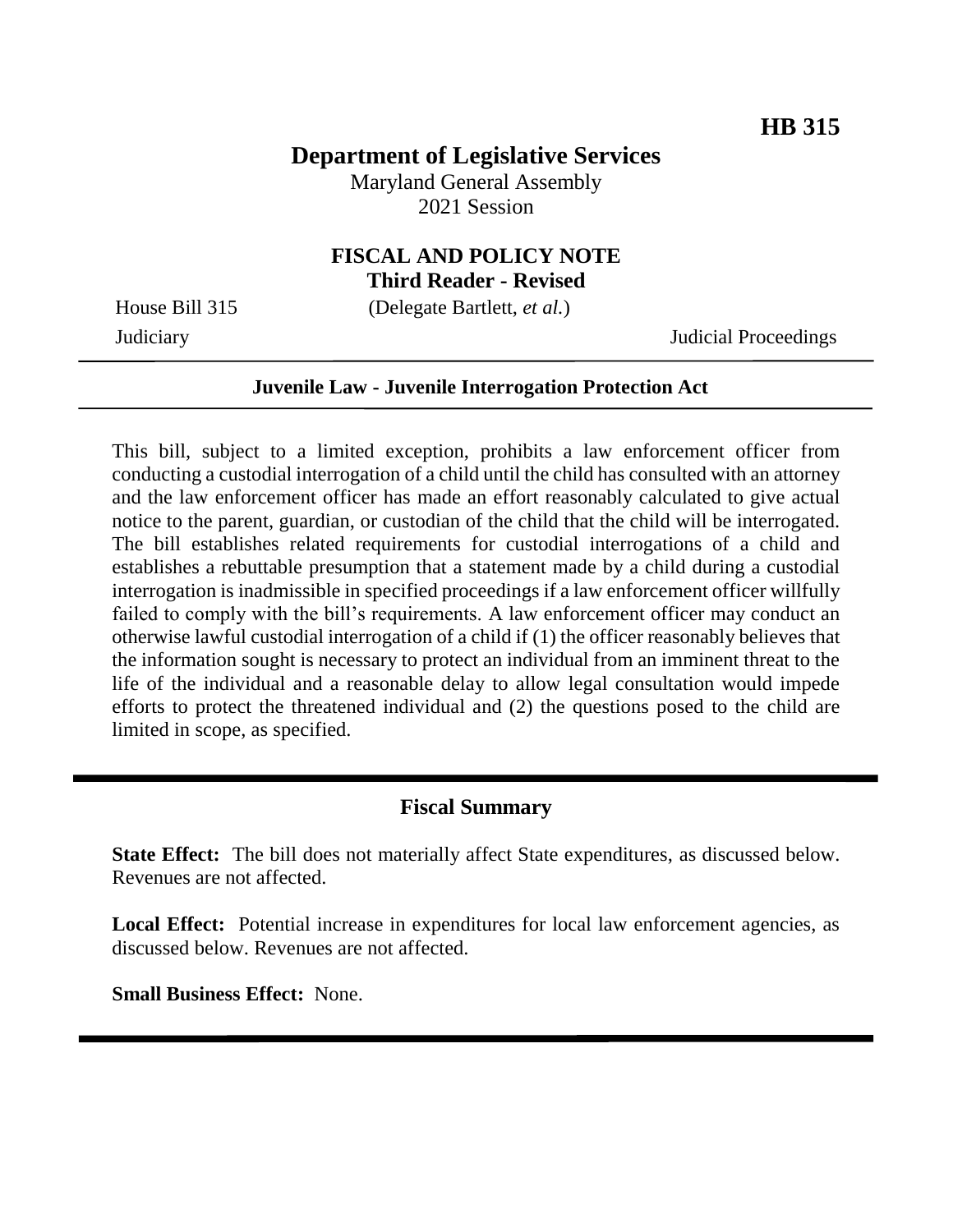#### **Analysis**

**Bill Summary:** The bill specifies that if a law enforcement officer takes a child into custody, the officer must immediately notify, or cause to be notified, the child's parents, guardian, or custodian *in a manner reasonably calculated to give actual notice* of the action. The notice must include the child's location, provide the reason for the child being taken into custody, and instruct the parent, guardian, or custodian on how to make immediate in-person contact with the child.

The Court of Appeals may adopt rules concerning age-appropriate language to be used to advise a child who is taken into custody of the child's rights.

The attorney with whom the child must consult may be an attorney who is retained by the parent, guardian, or custodian or provided by the Office of the Public Defender (OPD). Consultation with an attorney must be confidential and conducted in a manner consistent with the Maryland Rules of Professional Conduct and may be in person or by telephone or video conference. To the extent practicable and consistent with the Maryland Rules of Professional Conduct, an attorney providing consultation must communicate and coordinate with the parent, guardian, or custodian of the child in custody. The requirement of consultation with an attorney may not be waived and applies whether the child is proceeded against as a child or is charged as an adult.

A law enforcement agency conducting an interrogation must maintain a record of the notification or attempted notification, including (1) a signed statement by a duly authorized law enforcement officer employed by the agency that an attempt to notify a parent, guardian, or custodian was made; (2) the name of the person sought to be notified; and (3) the method of attempted notification. A law enforcement agency must also maintain a record of the name of the attorney contacted and the county or counties in which the attorney provided the consultation. An attorney contacted to provide legal consultation to a child must provide to a law enforcement officer the information required for such records to be maintained.

HB 315/ Page 2 The bill specifies that regardless of the above requirements, a law enforcement officer may conduct an otherwise lawful custodial interrogation of a child if (1) the law enforcement officer reasonably believes that the information sought is necessary to protect an individual from an imminent threat to the life of the individual and a reasonable delay to allow the child to have legal consultation would impede the ability of law enforcement to safeguard the life of the threatened individual and (2) the questions posed to the child by the law enforcement officer are limited to those questions reasonably necessary to obtain the information necessary to protect the individual from an imminent threat to the life of the individual. Unless it is impossible, impracticable, or unsafe to do so, interrogations under these circumstances must be recorded. In a jurisdiction that has adopted the use of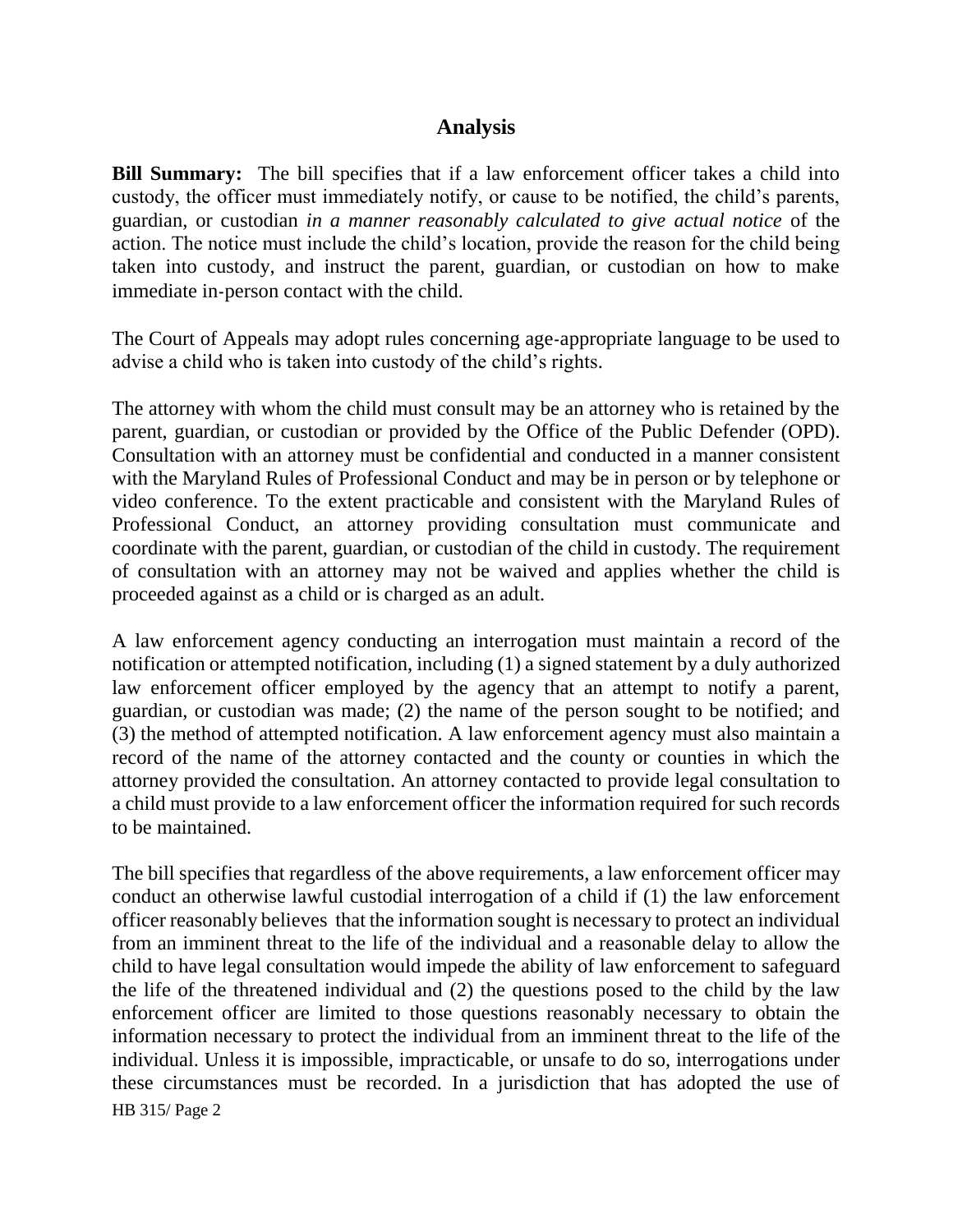body-worn digital recording devices by law enforcement officers, the interrogation may be recorded using such a device in a manner consistent with applicable policies. In a jurisdiction that has not adopted the use of body-worn digital recording devices, the interrogation may be recorded using other video and audio recording technology, consistent with any applicable policies. A child being interrogated under such circumstances must be informed if the interrogation is being recorded.

There is a rebuttable presumption that a statement made by a child during a custodial interrogation is inadmissible in a delinquency proceeding or a criminal prosecution against the child if a law enforcement officer willingly failed to comply with the bill's requirements regarding custodial interrogation.

OPD must develop and implement policies to provide guidance and instruction to attorneys to meet the bill's requirements. By October 1, 2021, OPD must publish on its website or provide to law enforcement, on request, information on attorneys available to act as counsel to a child in accordance with the bill.

The bill alters related provisions in the Criminal Procedure Article regarding requirements for law enforcement officers who take a minor into custody. The bill specifies that a law enforcement officer who charges a minor with a criminal offense must make a reasonable attempt to *provide actual notice* to the parent or guardian of the minor. The bill repeals a requirement for a law enforcement officer (or designee) taking a minor into custody to make a reasonable attempt to notify the parent or guardian of the minor *within 48 hours of the minor's arrest*. Instead, notification is required pursuant to the bill's provisions as described above.

**Current Law:** If a law enforcement officer takes a child into custody, the officer must immediately notify, or cause to be notified, the child's parents, guardian, or custodian of the action. After making every reasonable effort to give notice, the officer must with all reasonable speed (1) deliver the child to the court or a place of detention or shelter care designated by the court or (2) release the child to the child's parents, guardian, or custodian or to any other person designated by the court, under specified circumstances.

A law enforcement officer who charges a minor with a criminal offense must make a reasonable attempt to notify the parent or guardian of the minor of the charge. If an officer takes a minor into custody, the law enforcement officer or the officer's designee must make a reasonable attempt to notify the parent or guardian of the minor within 48 hours of the arrest.

**State Expenditures:** The Department of State Police advises that although the bill necessitates operational changes, it does not materially affect finances. OPD can use existing resources to meet the bill's requirements.

HB 315/ Page 3